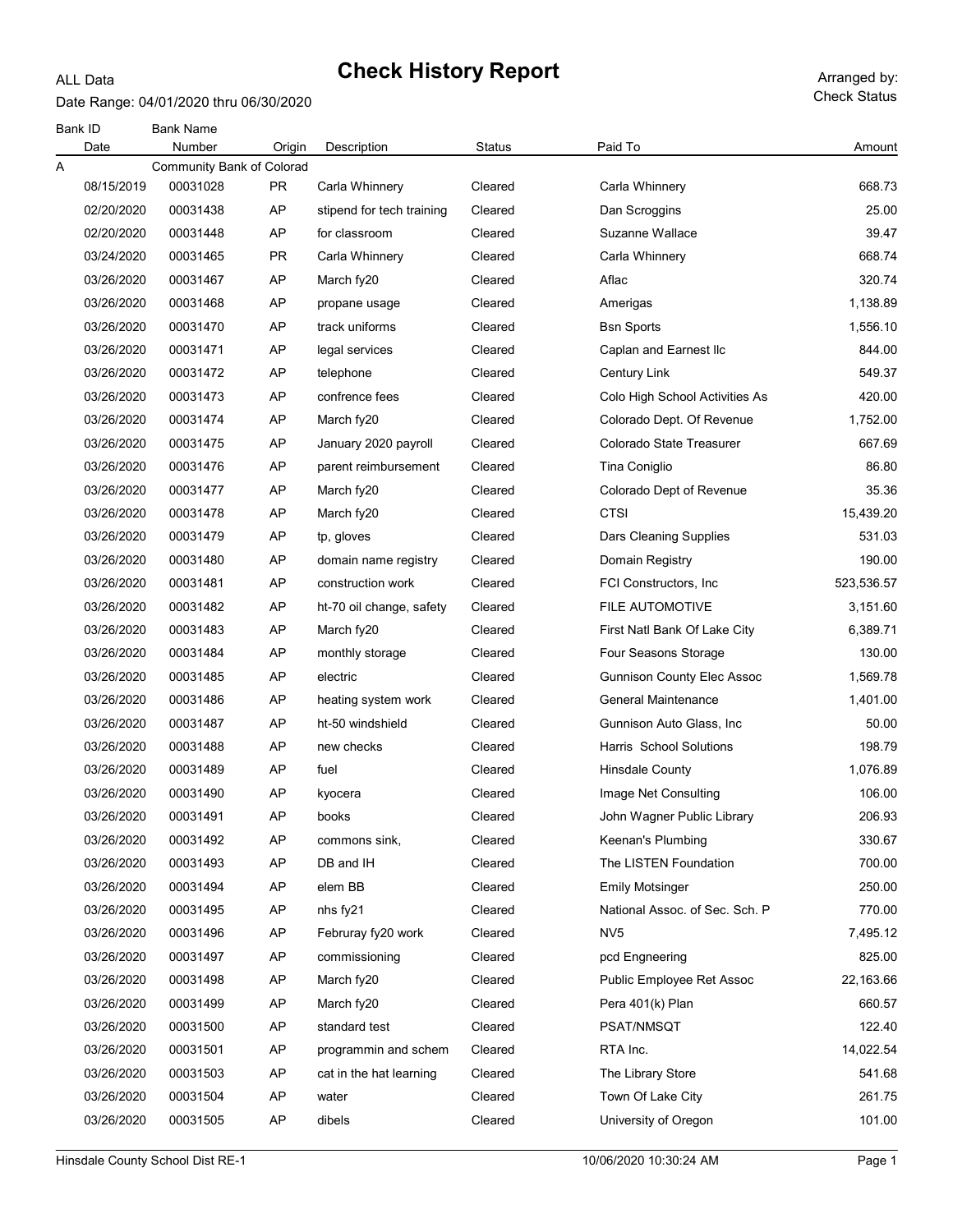#### ALL Data

# Check History Report Arranged by:

Date Range: 04/01/2020 thru 06/30/2020

| Bank ID<br>Date | <b>Bank Name</b><br>Number | Origin    | Description                          | Status  | Paid To                           | Amount     |
|-----------------|----------------------------|-----------|--------------------------------------|---------|-----------------------------------|------------|
| 03/26/2020      | 00031506                   | AP        | oil for diffuser                     | Cleared | Lily Virden                       | 34.00      |
| 03/26/2020      | 00031507                   | AP        | gas, bb, dc, supplies                | Cleared | <b>Card Service Center</b>        | 3,544.57   |
| 03/26/2020      | 00031508                   | AP        | case, 4/5 travel                     | Cleared | <b>Card Service Center</b>        | 1,207.61   |
| 03/26/2020      | 00031509                   | AP        | PIO training, senior, k-1,           | Cleared | <b>TIB Card Service Center</b>    | 821.16     |
| 03/26/2020      | 00031510                   | AP        | elem, office, lockdown,              | Cleared | FNB of Lake City and Creede       | 2,499.40   |
| 03/26/2020      | 00031511                   | AP        | CASE, HS bb, English,                | Cleared | Visa/fnb Lake City & Creede       | 512.69     |
| 03/26/2020      | 00031512                   | AP        | assessment, tech,                    | Cleared | <b>Card Service Center</b>        | 367.72     |
| 03/26/2020      | 00031513                   | AP        | strategic pan dev                    | Cleared | Welborn & Assoc.                  | 1,188.00   |
| 03/26/2020      | 00031514                   | AP        | special inspections                  | Cleared | Yeh & Associates                  | 15,518.50  |
| 04/02/2020      | DD.334                     | PR.       | individual payroll Emily             | Cleared | individual payroll Emily          | 1,108.28   |
| 04/23/2020      | 00031515                   | <b>PR</b> | Autumn Baker                         | Cleared | Autumn Baker                      | 345.73     |
| 04/23/2020      | 00031516                   | PR.       | Jennifer Reinhardt                   | Cleared | Jennifer Reinhardt                | 2,645.67   |
| 04/23/2020      | 00031517                   | <b>PR</b> | Suzanne Wallace                      | Cleared | Suzanne Wallace                   | 2,989.61   |
| 04/23/2020      | 00031518                   | <b>PR</b> | Carla Whinnery                       | Cleared | Carla Whinnery                    | 668.73     |
| 04/23/2020      | 00031519                   | AP        | individual payroll Emily             | Cleared | Colorado Dept. Of Revenue         | 1,686.00   |
| 04/23/2020      | 00031520                   | AP        | individual payroll Emily             | Cleared | First Natl Bank Of Lake City      | 6,456.89   |
| 04/23/2020      | 00031521                   | AP        | individual payroll Emily             | Cleared | Public Employee Ret Assoc         | 20,600.35  |
| 04/23/2020      | 00031522                   | AP        | April fy20                           | Cleared | Pera 401(k) Plan                  | 660.57     |
| 04/23/2020      | 00031523                   | AP        | April fy20                           | Cleared | Aflac                             | 320.74     |
| 04/23/2020      | 00031524                   | AP        | propane                              | Cleared | Amerigas                          | 412.49     |
| 04/23/2020      | 00031525                   | AP        | trash bags                           | Cleared | <b>Blue Spruce Bldg Materials</b> | 25.98      |
| 04/23/2020      | 00031526                   | AP        | uniforms                             | Cleared | <b>Bsn Sports</b>                 | 1,592.92   |
| 04/23/2020      | 00031527                   | AP        | legal services                       | Cleared | Caplan and Earnest IIc            | 392.00     |
| 04/23/2020      | 00031528                   | AP        | lightspeed                           | Cleared | Cdw Government, Inc               | 1,200.00   |
| 04/23/2020      | 00031529                   | AP        | telephone                            | Cleared | <b>Century Link</b>               | 705.16     |
| 04/23/2020      | 00031530                   | AP        | psat, mnsqt                          | Cleared | College Board                     | 122.40     |
| 04/23/2020      | 00031531                   | AP        | staff insurance                      | Cleared | <b>CTSI</b>                       | 17,233.60  |
| 04/23/2020      | 00031532                   | AP        | teacher computers                    | Cleared | Dell Marketing, L.p.              | 33,131.94  |
| 04/23/2020      | 00031533                   | <b>AP</b> | April construction costs             | Cleared | FCI Constructors, Inc             | 808,081.53 |
| 04/23/2020      | 00031534                   | AP        | ht-37 oil change, road tires Cleared |         | FILE AUTOMOTIVE                   | 2,208.09   |
| 04/23/2020      | 00031535                   | AP        | storage rental                       | Cleared | Four Seasons Storage              | 130.00     |
| 04/23/2020      | 00031536                   | AP        | mailing charge                       | Cleared | Lori Frech                        | 138.50     |
| 04/23/2020      | 00031537                   | AP        | electric                             | Cleared | <b>Gunnison County Elec Assoc</b> | 1,390.61   |
| 04/23/2020      | 00031538                   | AP        | building regulator work              | Cleared | General Maintenance               | 941.70     |
| 04/23/2020      | 00031539                   | AP        | lunch charges                        | Cleared | <b>Get Some Groceries</b>         | 2,103.00   |
| 04/23/2020      | 00031540                   | AP        | ht-51 windshield repair              | Cleared | Gunnison Auto Glass, Inc.         | 50.00      |
| 04/23/2020      | 00031541                   | AP        | stamp purchase                       | Cleared | Rebecca Hall                      | 55.00      |
| 04/23/2020      | 00031542                   | AP        | fuel                                 | Cleared | <b>Hinsdale County</b>            | 209.53     |
| 04/23/2020      | 00031543                   | AP        | kyocera                              | Cleared | Image Net Consulting              | 191.85     |
| 04/23/2020      | 00031544                   | AP        | reimbursement for glasses Cleared    |         | Sarah Kem                         | 21.56      |
| 04/23/2020      | 00031545                   | AP        | march fy20                           | Cleared | NV <sub>5</sub>                   | 7,333.27   |
| 04/23/2020      | 00031546                   | AP        | commissioning                        | Cleared | pcd Engneering                    | 325.00     |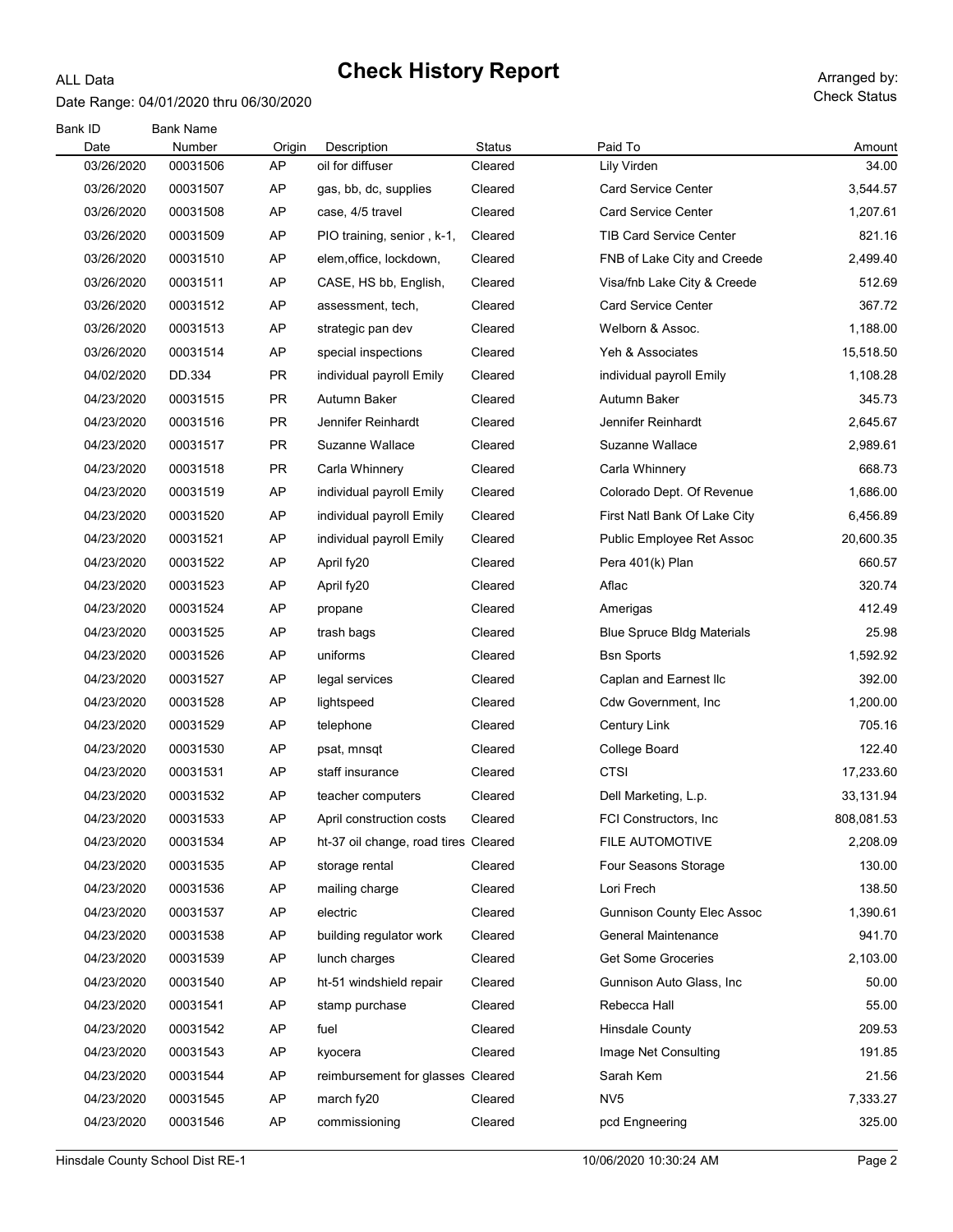#### Date Range: 04/01/2020 thru 06/30/2020

ALL Data

| Bank ID<br>Date | <b>Bank Name</b><br>Number | Origin    | Description                        | <b>Status</b> | Paid To                        | Amount    |
|-----------------|----------------------------|-----------|------------------------------------|---------------|--------------------------------|-----------|
| 04/23/2020      | 00031547                   | AP        | construction phase                 | Cleared       | RTA Inc.                       | 8,012.88  |
| 04/23/2020      | 00031548                   | AP        | school corner, RFP                 | Cleared       | Silver World Publishing        | 1,190.00  |
| 04/23/2020      | 00031549                   | AP        | paper purchase for school Cleared  |               | Susan Thompson                 | 173.25    |
| 04/23/2020      | 00031550                   | AP        | dumpster yardage                   | Cleared       | Utah's Sanitation              | 210.00    |
| 04/23/2020      | 00031551                   | AP        | stuco, hs history, science         | Cleared       | Card Service Center            | 46.23     |
| 04/23/2020      | 00031552                   | AP        | 4/5 trip, prek                     | Cleared       | <b>Card Service Center</b>     | 2,149.15  |
| 04/23/2020      | 00031553                   | AP        | kbowl. senior lunch, climb         | Cleared       | <b>TIB Card Service Center</b> | 569.89    |
| 04/23/2020      | 00031554                   | AP        | denver trip, ms/hs pt              | Cleared       | FNB of Lake City and Creede    | 1,502.32  |
| 04/23/2020      | 00031555                   | AP        | amazon, teacher pay                | Cleared       | Visa/fnb Lake City & Creede    | 131.47    |
| 04/23/2020      | 00031556                   | AP        | tech, EL                           | Cleared       | <b>Card Service Center</b>     | 254.70    |
| 04/23/2020      | 00031557                   | AP        | march fy20                         | Cleared       | Yeh & Associates               | 5,934.50  |
| 04/23/2020      | DD.335                     | <b>PR</b> | April fy20                         | Cleared       | April fy20                     | 48,183.03 |
| 05/04/2020      | 00031558                   | AP        | for all your hard work             | Cleared       | Shawn Arthur                   | 400.00    |
| 05/04/2020      | 00031559                   | AP        | for all your hard work             | Cleared       | Lori Frech                     | 400.00    |
| 05/04/2020      | 00031560                   | AP        | rucruiting for internal            | Cleared       | Frontline Technologies Group,  | 1,415.48  |
| 05/04/2020      | 00031561                   | AP        | for all your hard work             | Cleared       | Elaine Gray                    | 200.00    |
| 05/04/2020      | 00031562                   | AP        | for all your hard work             | Cleared       | Rebecca Hall                   | 500.00    |
| 05/04/2020      | 00031563                   | AP        | for all your hard work             | Cleared       | Natascia Hays                  | 400.00    |
| 05/04/2020      | 00031564                   | AP        | Storage containers for new Cleared |               | Healdworks                     | 3,289.99  |
| 05/04/2020      | 00031565                   | AP        | for all your hard work             | Cleared       | Sarah Kem                      | 400.00    |
| 05/04/2020      | 00031566                   | AP        | for all your hard work             | Cleared       | Martha Levine                  | 400.00    |
| 05/04/2020      | 00031567                   | AP        | for all your hard work             | Cleared       | Mindy McClung                  | 400.00    |
| 05/04/2020      | 00031568                   | AP        | for all your hard work             | Cleared       | Lydia Mcneese                  | 400.00    |
| 05/04/2020      | 00031569                   | AP        | for all your hard work             | Cleared       | Emily Motsinger                | 400.00    |
| 05/04/2020      | 00031570                   | AP        | for all your hard work             | Cleared       | Nathan Motsinger               | 300.00    |
| 05/04/2020      | 00031571                   | AP        | 50% deposit for DC trip            | Cleared       | <b>Nations Classroom</b>       | 17,901.00 |
| 05/04/2020      | 00031572                   | AP        | for all your hard work             | Cleared       | Amanda Phillimore              | 400.00    |
| 05/04/2020      | 00031573                   | AP        | for all your hard work             | Cleared       | Matt Phillimore                | 200.00    |
| 05/04/2020      | 00031574                   | AP        | for all your hard work             | Cleared       | Sarah Poet                     | 200.00    |
| 05/04/2020      | 00031575                   | AP        | for all your hard work             | Cleared       | Jennifer Reinhardt             | 400.00    |
| 05/04/2020      | 00031576                   | AP        | for all your hard work             | Cleared       | Caitlyn Rhodes                 | 300.00    |
| 05/04/2020      | 00031577                   | AP        | for all your hard work             | Cleared       | Dan Scroggins                  | 400.00    |
| 05/04/2020      | 00031578                   | AP        |                                    | Cleared       | Susan Thompson                 | 400.00    |
| 05/04/2020      | 00031579                   | AP        | for all your hard work             | Cleared       | Lily Virden                    | 400.00    |
| 05/04/2020      | 00031580                   | AP        | for all your hard work             | Cleared       | Suzanne Wallace                | 400.00    |
| 05/04/2020      | 00031581                   | AP        | for all your hard work             | Cleared       | Dan Wampler                    | 400.00    |
| 05/19/2020      | 00031582                   | <b>PR</b> | Autumn Baker                       | Cleared       | Autumn Baker                   | 94.29     |
| 05/19/2020      | 00031583                   | <b>PR</b> | Darren Hardy                       | Cleared       | Darren Hardy                   | 141.52    |
| 05/19/2020      | 00031584                   | <b>PR</b> | Jennifer Reinhardt                 | Cleared       | Jennifer Reinhardt             | 2,645.67  |
| 05/19/2020      | 00031585                   | <b>PR</b> | Suzanne Wallace                    | Cleared       | Suzanne Wallace                | 2,989.61  |
| 05/19/2020      | 00031586                   | <b>PR</b> | Carla Whinnery                     | Cleared       | Carla Whinnery                 | 668.74    |
| 05/19/2020      | DD.336                     | PR        | May fy20                           | Cleared       | May fy20                       | 50,620.04 |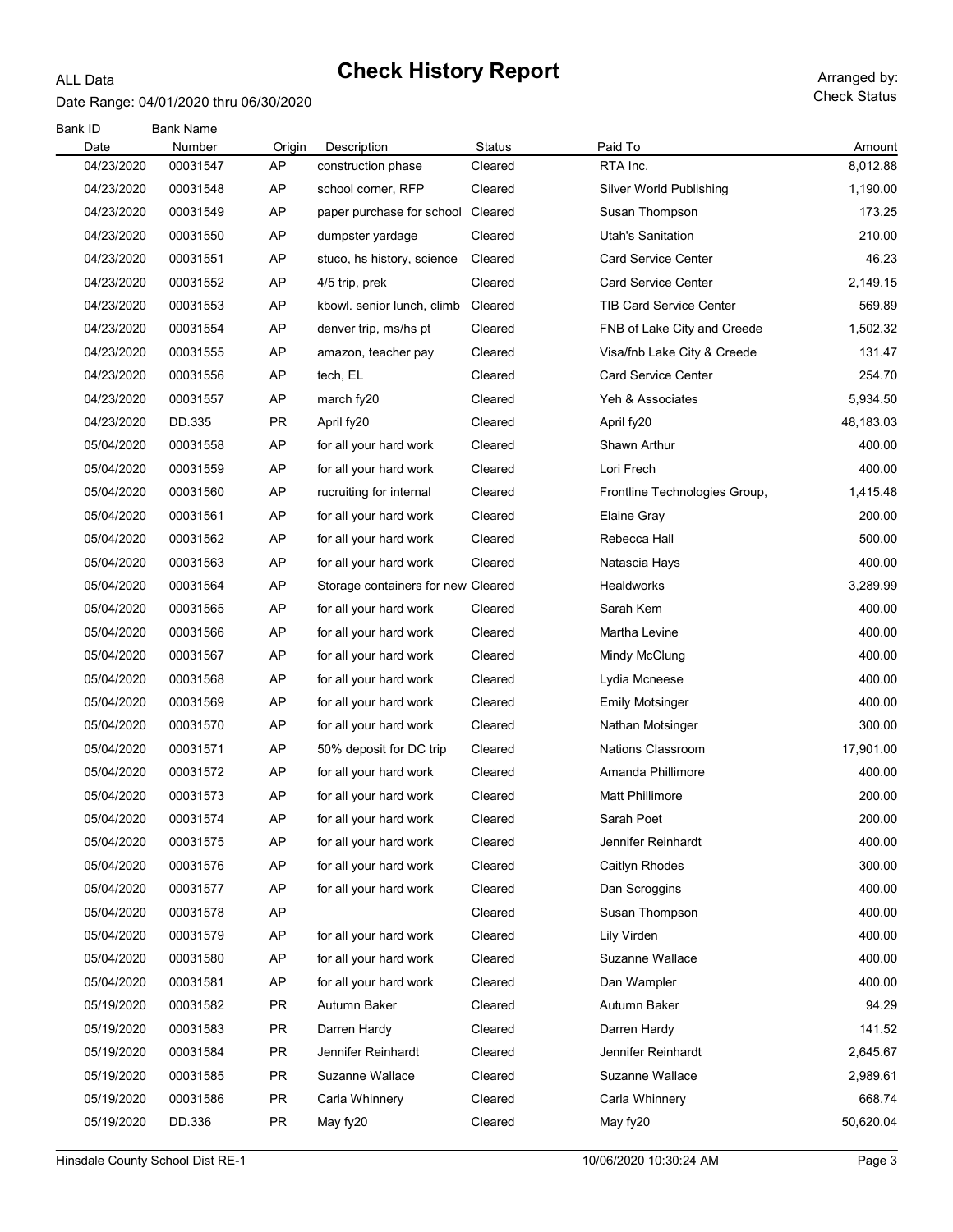#### Date Range: 04/01/2020 thru 06/30/2020

ALL Data

| Bank ID            | <b>Bank Name</b>   |              |                           |                          |                                   |                  |
|--------------------|--------------------|--------------|---------------------------|--------------------------|-----------------------------------|------------------|
| Date<br>05/21/2020 | Number<br>00031587 | Origin<br>AP | Description<br>May fy20   | <b>Status</b><br>Cleared | Paid To<br>Aflac                  | Amount<br>320.74 |
| 05/21/2020         | 00031588           | AP           | May fy20                  | Cleared                  | Colorado Dept. Of Revenue         | 1,816.00         |
| 05/21/2020         | 00031589           | AP           | May fy20                  | Cleared                  | First Natl Bank Of Lake City      | 6,853.23         |
| 05/21/2020         | 00031590           | AP           | May fy20                  | Cleared                  | Public Employee Ret Assoc         | 21,149.13        |
| 05/21/2020         | 00031591           | AP           | May fy20                  | Cleared                  | Pera 401(k) Plan                  | 660.57           |
| 05/27/2020         |                    | AP           |                           | Cleared                  | ABDO Spotlight Magic Wagon        | 1,249.00         |
|                    | 00031598           |              | books                     |                          |                                   | 135.99           |
| 05/27/2020         | 00031599           | AP           | propane                   | Cleared                  | Amerigas                          |                  |
| 05/27/2020         | 00031600           | AP           | hs uniforms               | Cleared                  | <b>Bsn Sports</b>                 | 99.00            |
| 05/27/2020         | 00031601           | AP           | personnel matter          | Cleared                  | Caplan and Earnest IIc            | 1,948.50         |
| 05/27/2020         | 00031602           | AP           | phone lines               | Cleared                  | Century Link                      | 1,424.59         |
| 05/27/2020         | 00031603           | AP           | school lunches feb/mar    | Cleared                  | Climb Elevated Eatery             | 772.00           |
| 05/27/2020         | 00031605           | AP           | concurrent enrollment     | Cleared                  | Colorado Mountain College         | 1,248.00         |
| 05/27/2020         | 00031606           | AP           | school membership         | Cleared                  | Co School Finance Project         | 50.00            |
| 05/27/2020         | 00031608           | AP           | May fy20                  | Cleared                  | <b>CTSI</b>                       | 17,233.60        |
| 05/27/2020         | 00031609           | AP           | liners                    | Cleared                  | Dars Cleaning Supplies            | 133.33           |
| 05/27/2020         | 00031610           | AP           | computers                 | Cleared                  | Dell Marketing, L.p.              | 1,525.38         |
| 05/27/2020         | 00031611           | AP           | student magazine          | Cleared                  | Faces                             | 21.95            |
| 05/27/2020         | 00031612           | AP           | construction and change   | Cleared                  | FCI Constructors, Inc.            | 582,314.36       |
| 05/27/2020         | 00031613           | AP           | ht-35 check engine light, | Cleared                  | <b>FILE AUTOMOTIVE</b>            | 2,524.74         |
| 05/27/2020         | 00031614           | AP           | electric                  | Cleared                  | <b>Gunnison County Elec Assoc</b> | 927.54           |
| 05/27/2020         | 00031615           | AP           | ht-40 windshield          | Cleared                  | Gunnison Auto Glass, Inc.         | 268.50           |
| 05/27/2020         | 00031616           | AP           | new one for tractor       | Cleared                  | Darren Hardy                      | 30.00            |
| 05/27/2020         | 00031617           | AP           | go.edustar license        | Cleared                  | Harris School Solutions           | 7,101.51         |
| 05/27/2020         | 00031618           | AP           | stipend                   | Cleared                  | Natascia Hays                     | 417.00           |
| 05/27/2020         | 00031619           | AP           | fuel                      | Cleared                  | <b>Hinsdale County</b>            | 29.03            |
| 05/27/2020         | 00031620           | AP           | periodical                | Cleared                  | The Horn Book Inc                 | 60.00            |
| 05/27/2020         | 00031621           | AP           | moving copiers to wee     | Cleared                  | Image Net Consulting              | 819.53           |
| 05/27/2020         | 00031622           | AP           | site license              | Cleared                  | <b>IXL Learning</b>               | 1,333.00         |
| 05/27/2020         | 00031623           | AP           | prizes for english awards | Cleared                  | Sarah Kem                         | 103.56           |
| 05/27/2020         | 00031625           | AP           | after happily ever after, | Cleared                  | The Library Store                 | 174.72           |
| 05/27/2020         | 00031626           | AP           | db, ih services           | Cleared                  | The LISTEN Foundation             | 800.00           |
| 05/27/2020         | 00031627           | AP           | purchase for student      | Cleared                  | Lydia Mcneese                     | 32.36            |
| 05/27/2020         | 00031628           | AP           | owners rep                | Cleared                  | NV <sub>5</sub>                   | 7,001.83         |
| 05/27/2020         | 00031629           | AP           | commissioning             | Cleared                  | pcd Engneering                    | 1,255.00         |
| 05/27/2020         | 00031630           | AP           | math curriculum           | Cleared                  | Pearson Education                 | 4,749.73         |
| 05/27/2020         | 00031631           | AP           | stipend for second        | Cleared                  | Amanda Phillimore                 | 400.00           |
| 05/27/2020         | 00031632           | AP           | curriculum development    | Cleared                  | Matt Phillimore                   | 2,000.00         |
| 05/27/2020         | 00031633           | AP           | cake supplies for seniors | Cleared                  | Caitlyn Rhodes                    | 39.56            |
| 05/27/2020         | 00031634           | AP           | plaque for student        | Cleared                  | Rocky Mountain Frames & Troph     | 28.00            |
| 05/27/2020         | 00031635           | AP           | construction phase        | Cleared                  | RTA Inc.                          | 14,022.54        |
| 05/27/2020         | 00031636           | AP           | periodical renewal        | Cleared                  | School Library Journal            | 136.99           |
| 05/27/2020         | 00031637           | AP           | start up for sprinkler    | Cleared                  | Your Sprinkler Company            | 95.00            |
|                    |                    |              |                           |                          |                                   |                  |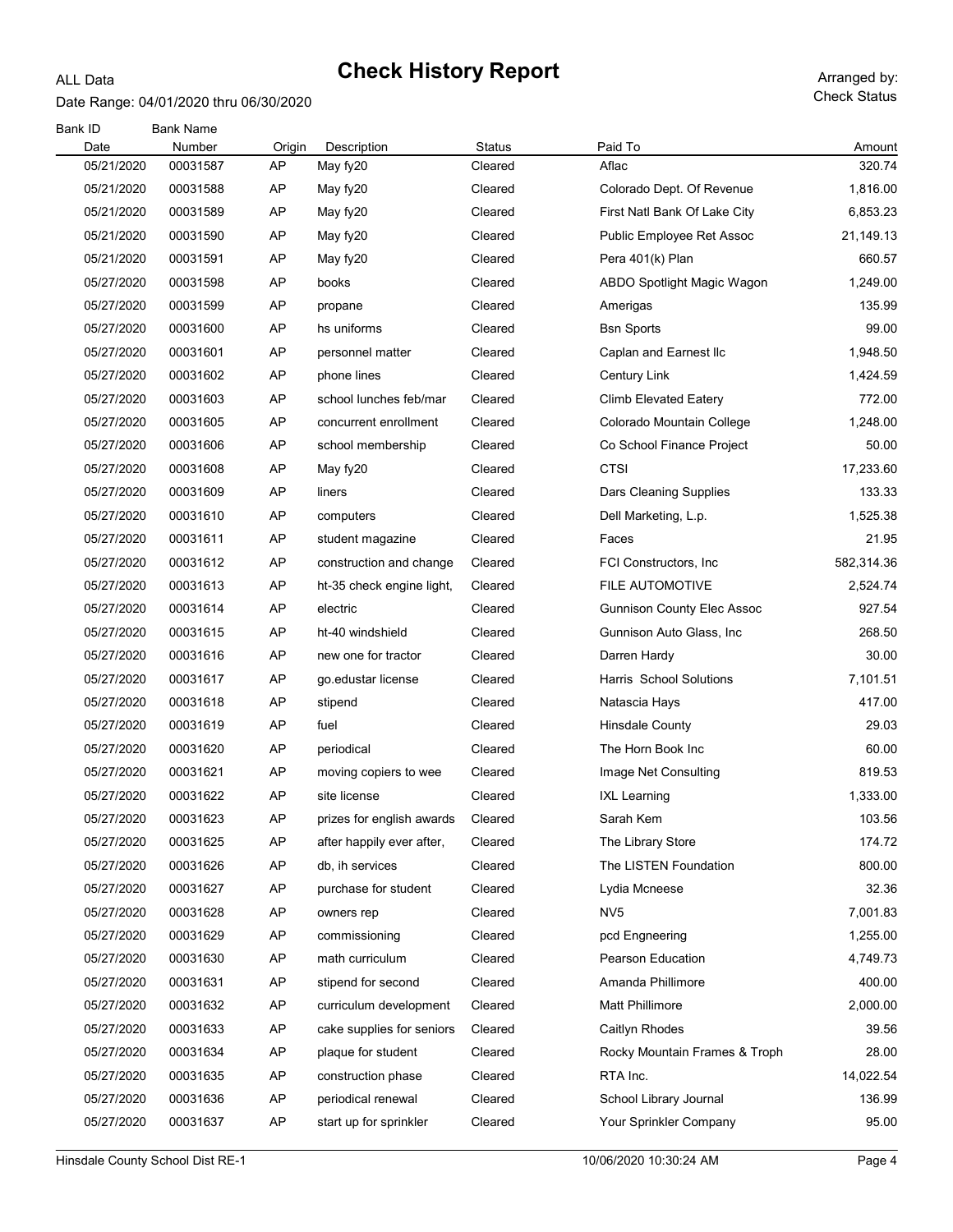#### Date Range: 04/01/2020 thru 06/30/2020

ALL Data

| Bank ID<br>Date          | <b>Bank Name</b><br>Number |              |                                         | Status                     | Paid To                                                   |                       |
|--------------------------|----------------------------|--------------|-----------------------------------------|----------------------------|-----------------------------------------------------------|-----------------------|
| 05/27/2020               | 00031638                   | Origin<br>AP | Description<br>land water               | Cleared                    | Town Of Lake City                                         | Amount<br>240.00      |
| 05/27/2020               | 00031639                   | AP           | new pics for school                     | Cleared                    | Michael Underwood Photography                             | 100.00                |
| 05/27/2020               | 00031640                   | AP           | dumpster yardage                        | Cleared                    | <b>Utah's Sanitation</b>                                  | 595.00                |
| 05/27/2020               | 00031641                   | AP           | senior celebration stuff                | Cleared                    | <b>TIB Card Service Center</b>                            | 452.95                |
| 05/27/2020               | 00031642                   | AP           | elem e-learning, grabngo,               | Cleared                    | FNB of Lake City and Creede                               | 383.57                |
| 05/27/2020               | 00031643                   | AP           | teach pay teach, councel,               | Cleared                    | Visa/fnb Lake City & Creede                               | 49.74                 |
| 05/27/2020               | 00031644                   | AP           | tech supplies                           | Cleared                    | <b>Card Service Center</b>                                | 543.50                |
| 05/27/2020               | 00031645                   | AP           | onsite curriculum mapping               | Cleared                    | Welborn & Assoc.                                          | 1,050.00              |
| 06/22/2020               | 00031647                   | PR           | Jennifer Reinhardt                      | Cleared                    | Jennifer Reinhardt                                        | 2,645.67              |
| 06/22/2020               | 00031648                   | <b>PR</b>    | Suzanne Wallace                         | Cleared                    | Suzanne Wallace                                           | 2,989.61              |
| 06/22/2020               | DD.337                     | <b>PR</b>    | June fy20                               | Cleared                    | June fy20                                                 | 48,229.73             |
| 06/24/2020               | 00031659                   | AP           | locks and rope                          | Cleared                    | <b>Blue Spruce Bldg Materials</b>                         | 47.43                 |
| 06/24/2020               | 00031674                   | AP           | license renewal                         | Cleared                    | Sarah Kem                                                 | 90.00                 |
| 06/24/2020               | 00031676                   | AP           | victoria, saul                          | Cleared                    | NV <sub>5</sub>                                           | 10,497.67             |
| 06/24/2020               | 00031679                   | AP           | workers comp ins                        | Cleared                    | <b>Pinnacol Assurance</b>                                 | 8,253.00              |
| 05/27/2020               | 00031604                   | AP           | child care license                      | Outstanding                | Colorado Dpmt Human Services                              | 200.00                |
| 05/27/2020               | 00031607                   | AP           | ski days and rental                     | Outstanding                | <b>Crested Butte Ski School</b>                           | 782.00                |
| 05/27/2020               | 00031624                   | AP           | curriculum development                  | Outstanding                | Martha Levine                                             | 500.00                |
| 05/27/2020               | 00031646                   | AP           | curriculum development                  | Outstanding                | Carla Whinnery                                            | 500.00                |
| 06/22/2020               | 00031649                   | <b>PR</b>    | Carla Whinnery                          | Outstanding                | Carla Whinnery                                            | 668.73                |
| 06/22/2020               | 00031650                   | AP           | June fy20                               | Outstanding                | Aflac                                                     | 320.74                |
| 06/22/2020               | 00031651                   | AP           | June fy20                               | Outstanding                | Colorado Dept. Of Revenue                                 | 1,678.00              |
| 06/22/2020               |                            | AP           |                                         |                            | Colorado State Treasurer                                  | 634.82                |
| 06/22/2020               | 00031652                   | AP           | June fy20                               | Outstanding                | CTSI                                                      | 140.10                |
| 06/22/2020               | 00031653                   | AP           | June fy20                               | Outstanding                |                                                           | 6,393.30              |
| 06/22/2020               | 00031654                   | AP           | June fy20                               | Outstanding                | First Natl Bank Of Lake City<br>Public Employee Ret Assoc |                       |
| 06/22/2020               | 00031655                   | AP           | June fy20                               | Outstanding                |                                                           | 20,120.61<br>660.57   |
| 06/24/2020               | 00031656<br>00031657       | AP           | June fy20                               | Outstanding                | Pera 401(k) Plan                                          | 7,706.00              |
| 06/24/2020               |                            |              | apple pencil tips                       | Outstanding                | Apple Inc.                                                |                       |
|                          | 00031658                   | AP           | moving classrooms<br><b>BB</b> uniforms | Outstanding                | Bailey's Moving and Storage                               | 29,278.05<br>3,800.00 |
| 06/24/2020<br>06/24/2020 | 00031660                   | AP           |                                         | Outstanding                | <b>Bsn Sports</b>                                         |                       |
| 06/24/2020               | 00031661<br>00031662       | AP<br>AP     | monthly charge<br>membership dues       | Outstanding                | Caplan and Earnest Ilc<br>Colo Assoc Of School Boards     | 744.00<br>3,105.00    |
|                          | 00031663                   | AP           |                                         | Outstanding                | Century Link                                              |                       |
| 06/24/2020<br>06/24/2020 | 00031664                   | AP           | phone charges<br>staff insurance        | Outstanding<br>Outstanding | <b>CTSI</b>                                               | 2,142.85<br>17,046.80 |
| 06/24/2020               | 00031665                   | AP           |                                         | Outstanding                |                                                           | 19.66                 |
| 06/24/2020               |                            | AP           | cleaning supplies                       |                            | Dars Cleaning Supplies<br>Dell Marketing, L.p.            |                       |
|                          | 00031666<br>00031667       | AP           | neoprene case<br>construction including | Outstanding<br>Outstanding | FCI Constructors, Inc.                                    | 3,752.50              |
| 06/24/2020<br>06/24/2020 |                            | AP           | end of rental for unit #14              |                            | Four Seasons Storage                                      | 929,679.25<br>130.00  |
|                          | 00031668                   |              |                                         | Outstanding                |                                                           |                       |
| 06/24/2020               | 00031669                   | AP           | electric                                | Outstanding                | <b>Gunnison County Elec Assoc</b>                         | 616.06                |
| 06/24/2020               | 00031670                   | AP           | advertising                             | Outstanding                | <b>Gunnison Country Times</b>                             | 156.00                |
| 06/24/2020               | 00031671                   | AP           | curriculum                              | Outstanding                | Natascia Hays                                             | 100.00                |
| 06/24/2020               | 00031672                   | AP           | cair meter                              | Outstanding                | Image Net Consulting                                      | 503.74                |